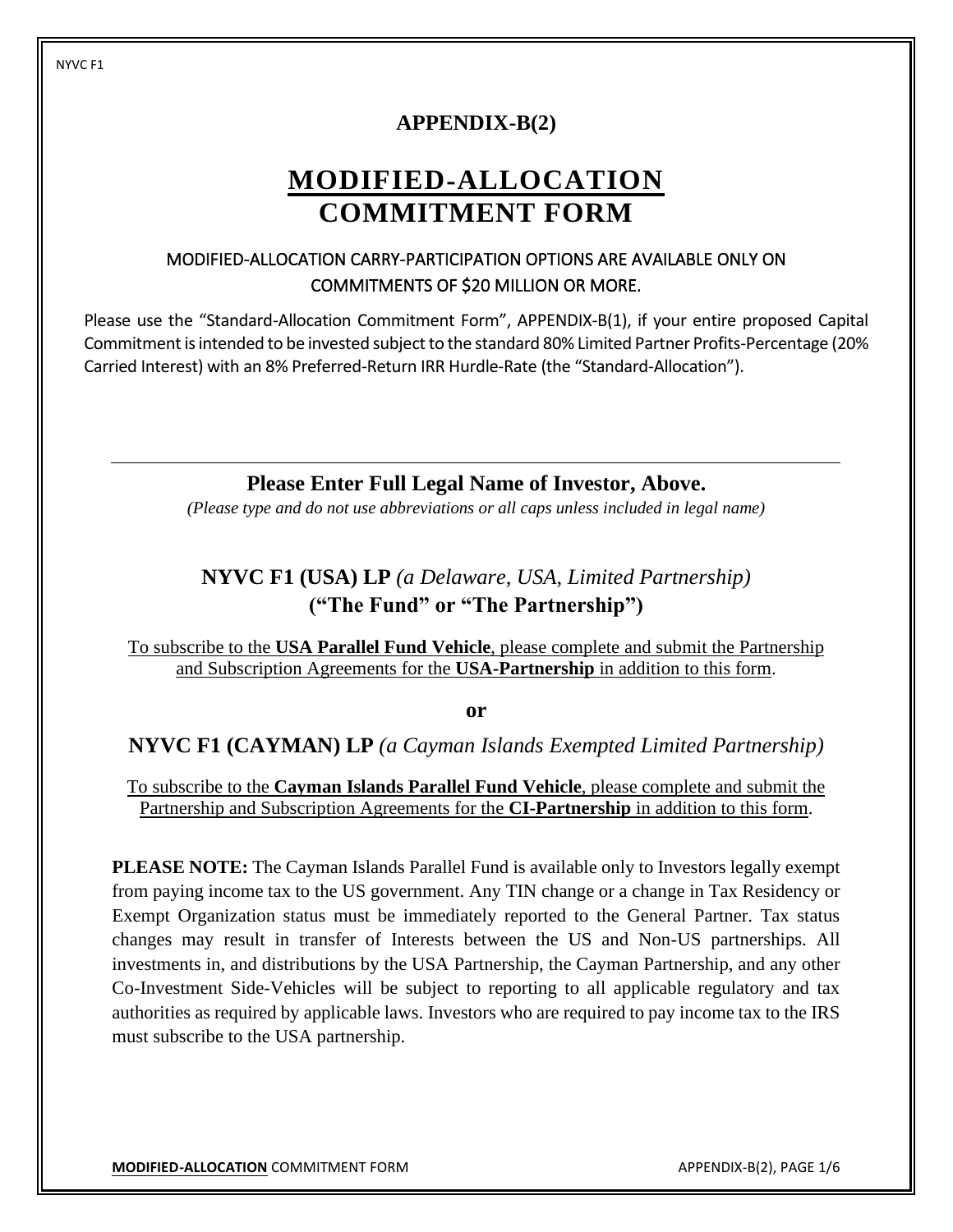### **MODIFIED-ALLOCATION CARRY-PARTICIPATION OPTIONS**

- To accommodate different Investor risk/return preferences, Commitments can be apportioned, in whole or in part, among the Standard-Allocation and the ten Modified-Allocation Carry-Participation Options below (*5 w/o and 5 with a Carry-Buy-In-Fee*).
- Please use the "*Standard-Allocation Commitment Form*", APPENDIX-B(1), if your entire proposed Capital Commitment is intended to be invested subject to the standard 80% Limited Partner Profits-Percentage (20% Carried Interest) with an 8% Preferred-Return IRR Hurdle-Rate (the "**Standard-Allocation**").
- Please use this "*Modified-Allocation Commitment Form*" only if your proposed Capital Commitment is intended to be invested, in whole or in part, with one or more of the Modified-Allocations (Carry-Participation Options) below.

MODIFIED-ALLOCATION CARRY-PARTICIPATION OPTIONS ARE ONLY AVAILABLE UPON SUBSCRIPTION AND WILL NOT BE AVAILABLE AS PART OF THE MOST FAVORITE NATION (MFN) ELECTION PROCESS.

### **I. Modified-Allocation Commitment Amount:** *(minimum \$20 million in aggregate)*

The undersigned Investor hereby makes a Capital Commitment to the Fund totaling US\$

\_\_\_\_\_\_\_\_\_\_\_\_\_\_\_\_\_\_\_\_\_\_\_\_\_\_\_\_\_\_\_.00\* (the "**Commitment** 

### **Amoun**t"), apportioned as follows:

*\* The total Commitment Amount indicated above should equal the sum of all commitment amounts apportioned below.*

|                                        | I(1). Standard-Allocation Commitment.                    |                                                                       |
|----------------------------------------|----------------------------------------------------------|-----------------------------------------------------------------------|
| <b>Preferred-Return</b><br>Hurdle-Rate | <b>Standard-Allocation</b><br><b>Profits-Percentages</b> | <b>Portion of Commitment Invested</b><br>with the Standard-Allocation |
| <b>8% IRR</b>                          | LP: $80\%$   GP: $20\%$                                  | US\$<br>.OC                                                           |

Subscribing to the Carry-Participation Options in Table-I(2), below, requires no Carry-Buy-In-Fee.

| $I(2)$ . Modified-Allocation Carry-Participation Options (without a Carry-Buy-In-Fee). |                                                           |                                                         |                                                                                                                           |
|----------------------------------------------------------------------------------------|-----------------------------------------------------------|---------------------------------------------------------|---------------------------------------------------------------------------------------------------------------------------|
| Option                                                                                 | <b>Additional-Hurdle-Rate</b><br>"AHR" + STANDARD (TOTAL) | <b>Modified-Allocation</b><br><b>Profits-Percentage</b> | <b>Portion of Commitment Invested</b><br>with $I(2)$ Carry-Participation Options                                          |
| $I(2)-1$                                                                               | $4\% + 8\%$ (12% IRR)                                     | LP: $75\%$ / GP: $25\%$                                 | $\begin{array}{c c c c c c} \hline \text{US$} & \text{\quad} & \text{\quad} & \text{\quad} \\ \hline \end{array}$<br>.00. |
| $I(2)-2$                                                                               | $7\% + 8\%$ (15% IRR)                                     | LP: 70% / GP: 30%                                       | .00.                                                                                                                      |
| $I(2)-3$                                                                               | $10\% + 8\%$ (18% IRR)                                    | LP: 60% / GP: 40%                                       | US\$<br>.00.                                                                                                              |
| $I(2)-4$                                                                               | $12\% + 8\%$ (20% IRR)                                    | LP: 50% / GP: 50%                                       | $\text{US\$}$<br>.00.                                                                                                     |
| $I(2)-5$                                                                               | $17\% + 8\%$ (25% IRR)                                    | LP: $0\%$ / GP: $100\%$                                 | .00.                                                                                                                      |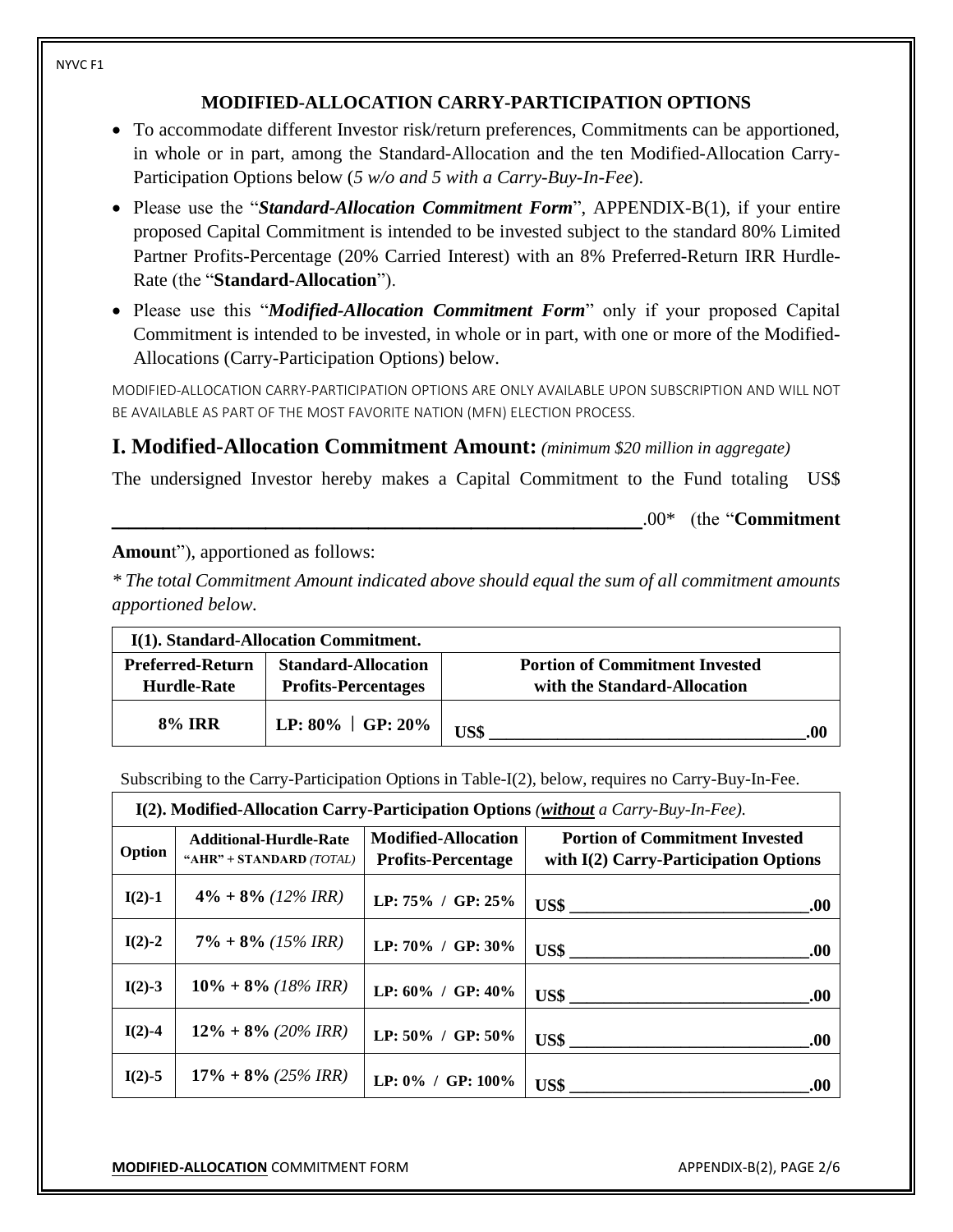#### NYVC F1

The Carry-Participation Options in Table-I(3), effects, compared to the corresponding Options in Table-I(2), a transfer of 20% of the General Partner's Carried-Interest-Percentage to the Subscribing Partner. Commitments allocated to any Table-I(3) Carry-Participation Option require a one-time non-refundable Carry-Buy-In-Fee equal to 3% of the portion of such Commitment allocated to any Table-I(3) Carry-Participation Option.

| I(3). Modified-Allocation Carry-Participation Options (with a $3\%$ Carry-Buy-In-Fee). |                                                           |                                                         |                                                                                     |
|----------------------------------------------------------------------------------------|-----------------------------------------------------------|---------------------------------------------------------|-------------------------------------------------------------------------------------|
| Option                                                                                 | <b>Additional-Hurdle-Rate</b><br>"AHR" + STANDARD (TOTAL) | <b>Modified-Allocation</b><br><b>Profits-Percentage</b> | <b>Portion of Commitment Allocated to</b><br>Table-I(3) Carry-Participation Options |
| $I(3)-1$                                                                               | $4\% + 8\%$ (12% IRR)                                     | LP: $80\%$   GP: $20\%$                                 | .00.                                                                                |
| $I(3)-2$                                                                               | $7\% + 8\%$ (15% IRR)                                     | LP: $76\%$   GP: $24\%$                                 | .00.                                                                                |
| $I(3)-3$                                                                               | $10\% + 8\%$ (18% IRR)                                    | LP: $68\%$   GP: $32\%$                                 | .00.                                                                                |
| $I(3)-4$                                                                               | $12\% + 8\%$ (20% IRR)                                    | LP: $60\%$   GP: $40\%$                                 | .00.                                                                                |
| $I(3)-5$                                                                               | $17\% + 8\%$ (25% IRR)                                    | LP: $20\%$   GP: $80\%$                                 | US\$<br>.00                                                                         |

"**Modified-Allocation Commitment**" means any Commitment apportioned, in whole or in part, to one or more of the Modified-Allocation Carry-Participation Option. Any such Modified-Allocation Commitment will be considered a single weighted average Commitment with (i) an 8% Hurdle-Rate IRR for Preferred-Return Distributions pursuant to LPA Section 14.3.A.3 *(Third (Preferred-Return))*, (ii) a weighted average Additional-Hurdle-Rate (AHR) IRR for Additional-Preferred-Return Distributions pursuant to Section 14.3.A.4 *(Fourth (Additional-Preferred-Return))*, and (iii) a weighted average Profits-Percentage for Distributions pursuant to Sections 14.3.A.5 *(Fifth (Carry-Catch-Up))* and 14.3.A.6 *(Sixth (Profits-Split))*. For example: A \$20 million Commitment with (i) a \$2 million I(1) Standard-Allocation, (ii) a \$3 million  $I(2)-1$  Allocation, (iii) a \$4 million  $I(2)-2$  Allocation, (iv) a \$5 million  $I(2)-3$  Allocation, (v) a \$3.5 million I(2)-4 Allocation, and (vi) a \$2.5 million I(2)-5 Allocation, will be considered as a single \$20 million Modified-Allocation Commitment with (a) a Preferred-Return Hurdle-Rate IRR of 8%, (b) an Additional-Preferred-Return (Carry-Participation) Additional-Hurdle-Rate IRR of 8.725% (with (a) and (b) resulting in a combined preferred return weighted average hurdle rate of a 16.725% IRR), and (c) a weighted average Profits-Percentage of 57% and a 43% weighted average General Partner Carried-Interest-Percentage with respect to such Modified-Allocation Commitment. See "Additional-Hurdle-Rate" and "Profits-Percentage" LPA Section 1.1 *(Definitions)* for the *(SumProduct divided by Total Commitment)* formula for calculating the weighted average Additional-Hurdle-Rate and the weighted average Profits-Percentage for a Modified-Allocation Commitment.

#### **PLEASE NOTE:**

**The General Partner makes no representation or recommendation as to the profitability and or risk potential applicable to Commitments and or Capital Contributions invested with the Standard - Allocation (an 8% IRR Hurdle and a 20% Carried-Interest) and or any Modified-Allocation Carry-Participation Option. For the avoidance of doubt, there may be scenarios where Commitments invested with the Standard-Allocation outperform commitments invested with the Modified-Allocation, and vice versa. Investors should carefully analyze their risk tolerance and ROI objectives, and consult their legal, investment, and tax advisers, prior to making any investment in the Fund or allocation hereunder .**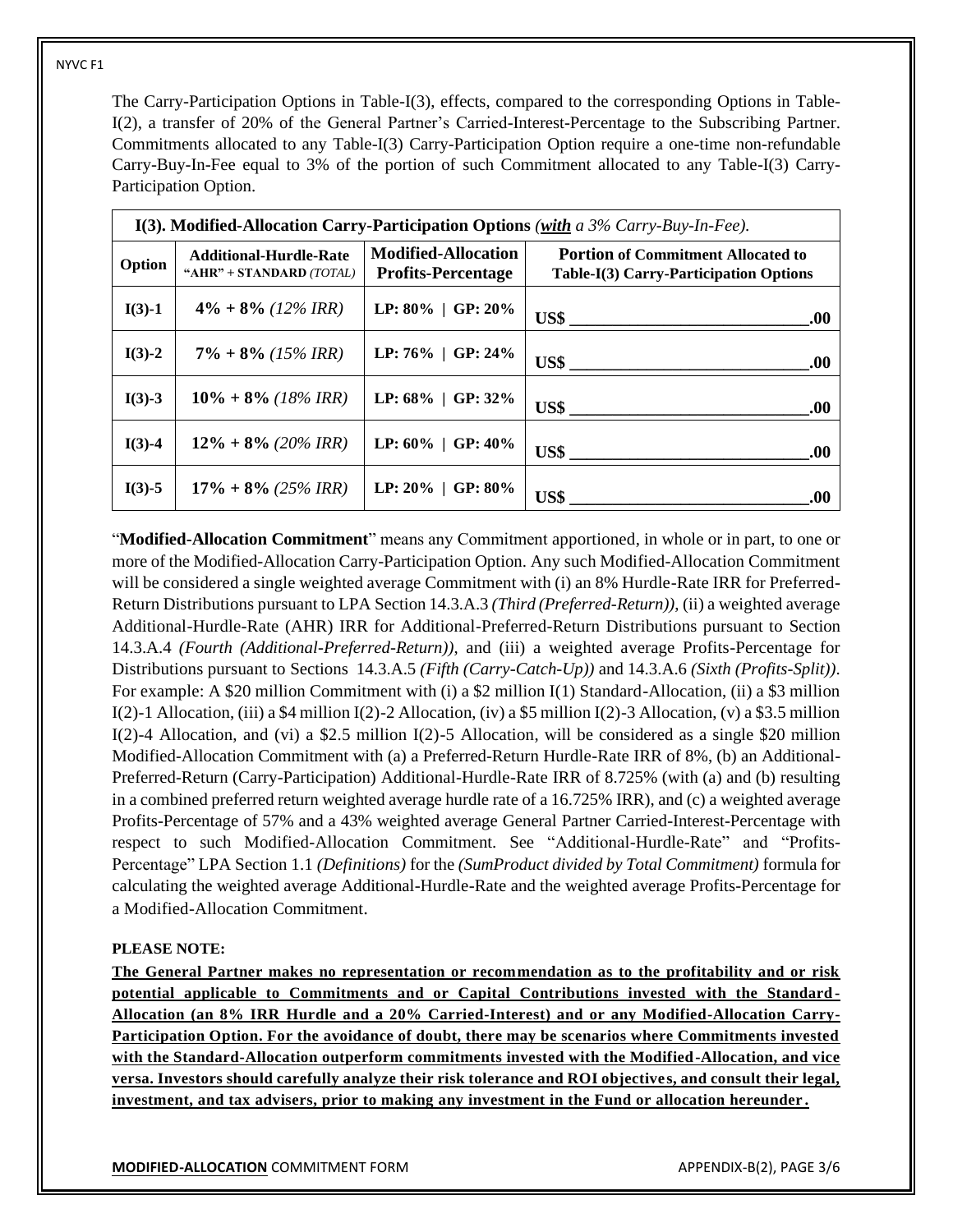### **II. Election regarding distribution of excess credits against fees after final dissolution \*:**

#### **The Investor hereby elects:**

- ☐ To receive a distribution of excess credits against the Management Fee and or Fee Income Sharing, if any, after the final liquidation of the Partnership.
- ☐ Not to receive a distribution of any excess credits against the Management Fee and or Fee Income Sharing after the final liquidation of the Partnership.
- \* To the extent that any offset, in whole or in part, of fees received by the Fund Manager or its affiliates related to a Fund Portfolio Investment or a proposed but unconsummated investment (less certain unreimbursed expenses) would reduce the Investor's Management Fees for a given period below zero, a credit will be carried forward for future application against payable Management Fees. If such excess credit against Management Fees remains upon dissolution of the Fund, such excess will be distributed to the Investor upon dissolution of the Fund, provided that such Investor has elected to receive it. With regard to Investors who have elected not to receive such excess credit against Management Fees remaining, if any, after final liquidation or dissolution of the Fund, the Fund Manager will keep 50% of such excess and distribute the remaining 50% pro rata among the remaining Fund Investors that have elected to receive such distributions after dissolution.

| <b>III. Annual Management Fees</b> (Automatic Sliding-Scale. No Election Necessary) |  |
|-------------------------------------------------------------------------------------|--|
|-------------------------------------------------------------------------------------|--|

| <b>During the Commitment Period</b> |                                   |                                     |  |
|-------------------------------------|-----------------------------------|-------------------------------------|--|
| Commitment<br>$(in part * )$        | % of Commitment<br>$(in part * )$ | <b>During the Divestment Period</b> |  |
| <b>Under \$15 million</b>           | $2.5\%$                           |                                     |  |
| \$15 to \$30 million                | 2%                                |                                     |  |
| \$30 to \$60 million                | 1.5%                              | 2% of Invested Capital              |  |
| Above \$60 million                  | $1\%$                             |                                     |  |

\* For example: The weighted average Management Fee (during the Commitment Period) on \$75, \$100, and \$150 million Commitments would be 1.7%, 1.525%, and 1.35%, respectively, per annum, paid quarterly.

[Signature Pages to Follow]

#### NYVC F1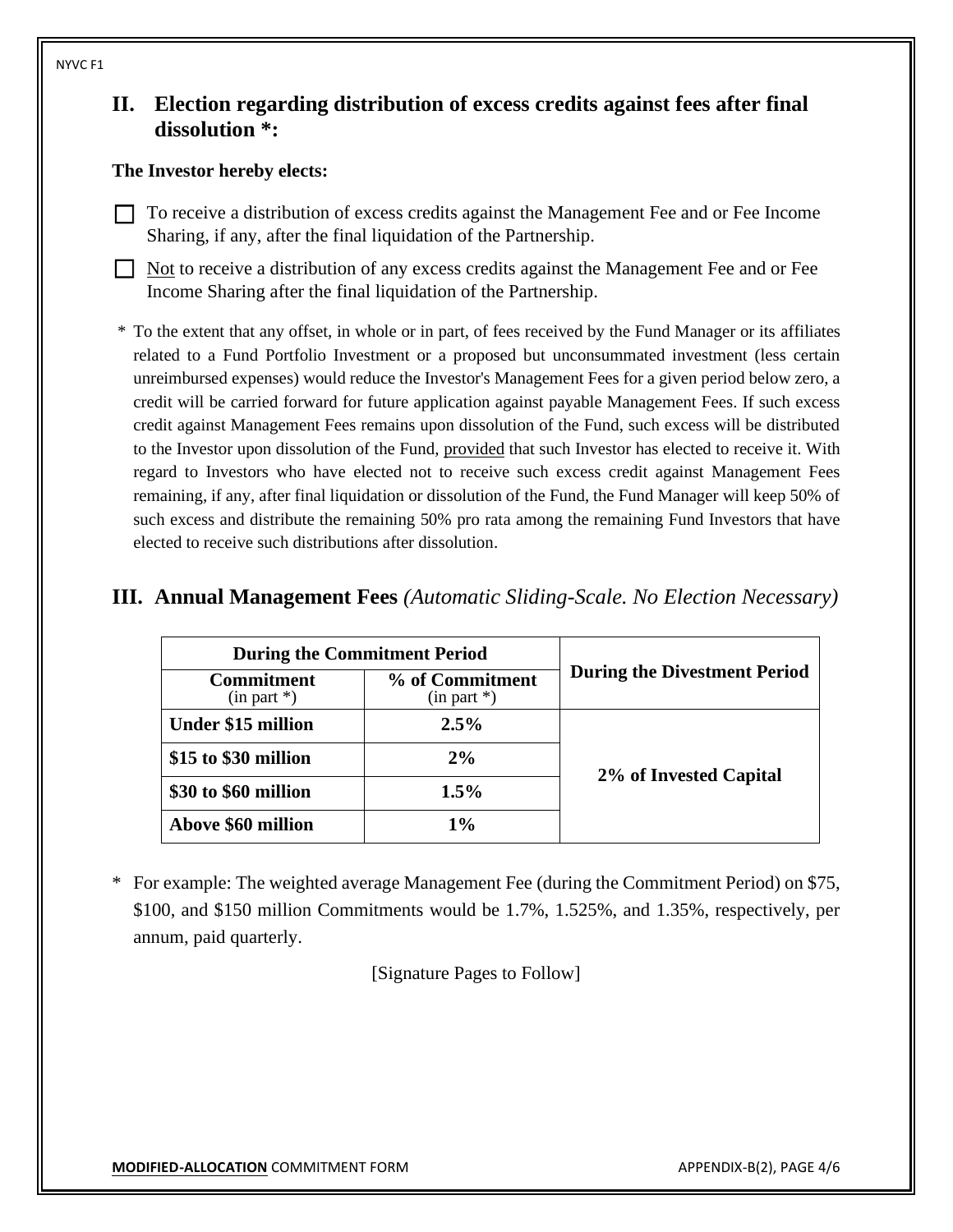### **SIGNATURE PAGE MODIFIED-ALLOCATION COMMITMENT FORM**

THE TERMS AND CONDITIONS GOVERNING ANY SUBSCRIPTION, COMMITMENT, AND OR INVESTMENT TO OR IN THE FUND PURSUANT TO THIS COMMITMENT FORM ARE EXCLUSIVELY GOVERNED AND QUALIFIED IN THEIR ENTIRETY BY THE LIMITED PARTNERSHIP AGREEMENT AND SUBSCRIPTION AGREEMENT EXECUTED BY EACH SUBSCRIBING PARTNER, AS MAY BE AMENDED FROM TIME TO TIME AS DESCRIBED THEREIN.

### **IN WITNESS WHEREOF, this Commitment Form is executed and delivered as deed on:**

|                                                                                          | .20                                                                                                                  |
|------------------------------------------------------------------------------------------|----------------------------------------------------------------------------------------------------------------------|
| regardless of Application Date. See "Subsequent Closings" in the Partnership Agreement.) | (Accepted Commitments and Commitment Increases become effective and incur Fees as of the Fund's Initial Closing Date |
| <u>Please complete Investor Name on the Cover Page of this Commitment Form.</u>          |                                                                                                                      |
| <b>For Individual or Joint Investors:</b>                                                | <b>For Investors other than Individuals:</b>                                                                         |
|                                                                                          |                                                                                                                      |
|                                                                                          |                                                                                                                      |
| <b>Signature of Individual Investor</b>                                                  | <b>Full Legal Name of Investor Entity</b><br>(Please type and do not use abbreviations or                            |
|                                                                                          | all caps unless included in legal name)                                                                              |
| Name of Individual Investor (Please Type)                                                |                                                                                                                      |
| <b>Signature of Spouse* / Joint Investor</b>                                             | <b>Signature of Authorized Signatory</b>                                                                             |
|                                                                                          |                                                                                                                      |
| Name of Spouse* / Joint Investor<br>(Please Type)                                        | Name (Please Type)                                                                                                   |
|                                                                                          | <b>Title / Capacity</b>                                                                                              |

\* If you are married and are making a joint investment or live in a community property state, both you and your spouse must sign. Community property states are Arizona, California, Idaho, Louisiana, Nevada, New Mexico, Puerto Rico, Texas, Washington, and Wisconsin.

#### **NYVC DOES NOT PROVIDE LEGAL, TAX, OR INVESTMENT ADVICE. PLEASE CONSULT YOUR LEGAL, TAX, AND OR INVESTMENT ADVISERS REGARDING LEGAL, TAX, OR INVESTMENT QUESTIONS.**

With questions about this form, please contact Avraham Shisgal at funddocs@nyvc.com or by phone at +1 (845) 418-3030.

**MODIFIED-ALLOCATION** COMMITMENT FORM APPENDIX-B(2), PAGE 5/6

NYVC F1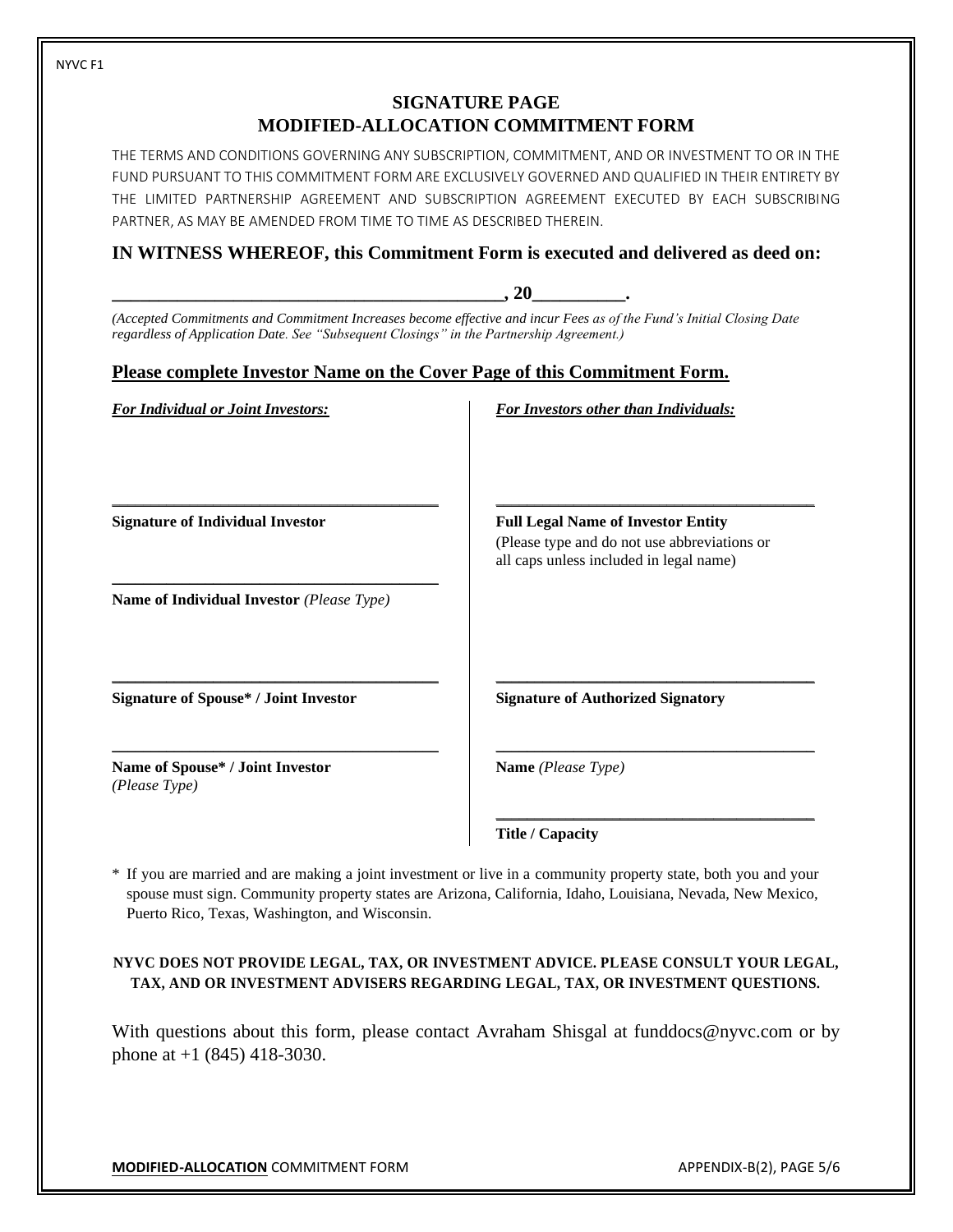|                                                            | FOR PERSONS SIGNING IN THE U.S.A. ALL SIGNATURES MUST BE NOTARIZED. FAILURE TO<br>OBSERVE THIS REQUIREMENT WILL DELAY PROCESSING OF THIS SUBSCRIPTION.                                                                                                                                                    |  |
|------------------------------------------------------------|-----------------------------------------------------------------------------------------------------------------------------------------------------------------------------------------------------------------------------------------------------------------------------------------------------------|--|
|                                                            |                                                                                                                                                                                                                                                                                                           |  |
|                                                            |                                                                                                                                                                                                                                                                                                           |  |
|                                                            | <u> 1989 - Johann Barn, amerikan berkema dalam berkema dalam berkema dalam berkema dalam berkema dalam berkema da</u>                                                                                                                                                                                     |  |
| own free act and deed and made with appropriate authority. | who proved to me on the basis of satisfactory evidence to be the Person(s) whose name(s) is subscribed to<br>or who executed the foregoing MODIFIED-ALLOCATION COMMITMENT FORM in his or her<br>personal or authorized capacity, and who duly acknowledged to me that execution of the same is his or her |  |
| My Commission Expires                                      | Signature of Notary Public                                                                                                                                                                                                                                                                                |  |
|                                                            | INSTRUCTION TO NOTARY: Please complete state, county, date, and names of all persons signing, and                                                                                                                                                                                                         |  |
| affix notarial seal.                                       |                                                                                                                                                                                                                                                                                                           |  |
| [Seal]                                                     |                                                                                                                                                                                                                                                                                                           |  |
|                                                            |                                                                                                                                                                                                                                                                                                           |  |
|                                                            |                                                                                                                                                                                                                                                                                                           |  |
|                                                            |                                                                                                                                                                                                                                                                                                           |  |
|                                                            |                                                                                                                                                                                                                                                                                                           |  |
|                                                            |                                                                                                                                                                                                                                                                                                           |  |